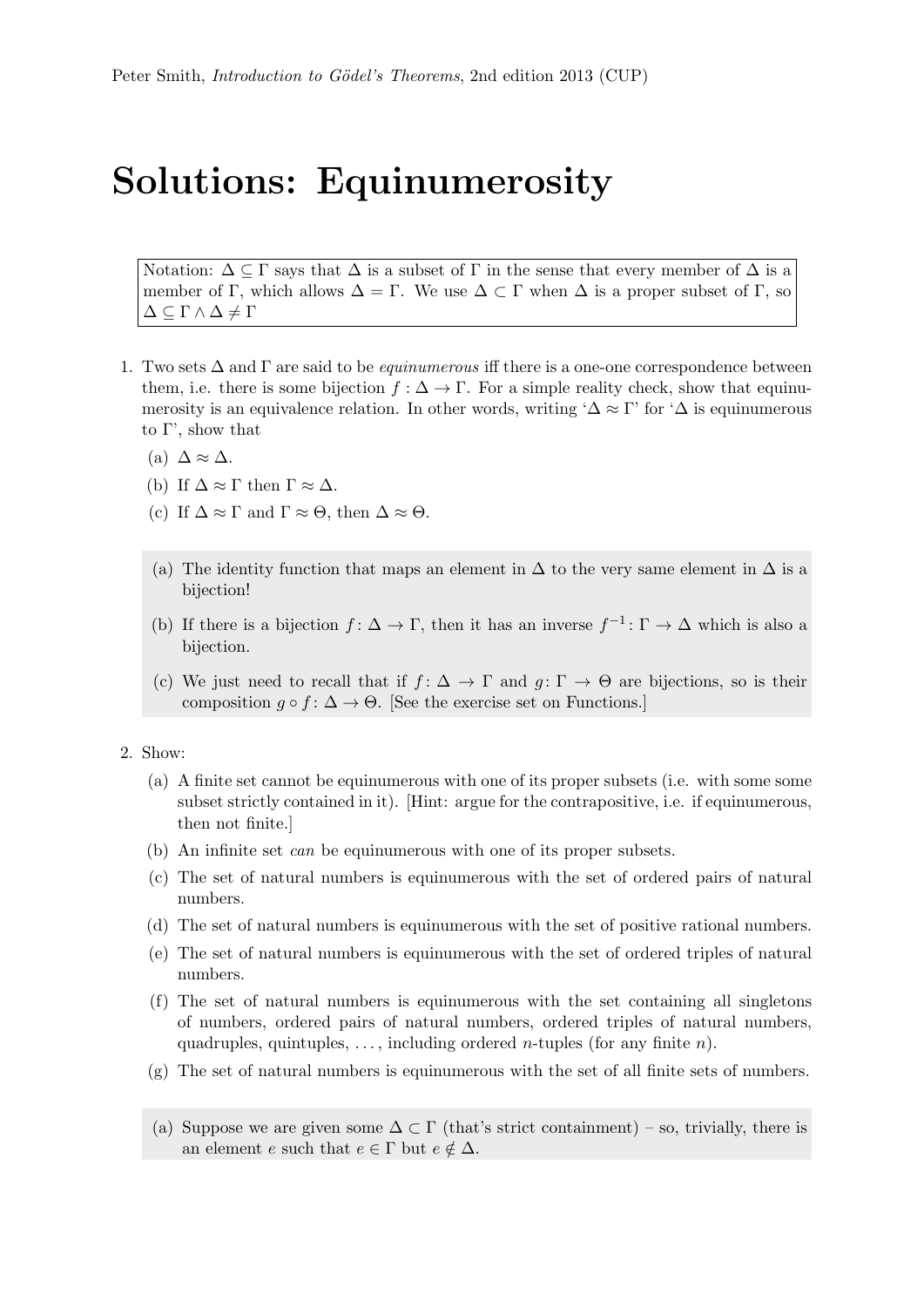Assume there is a bijection  $f: \Gamma \to \Delta$ . Then consider the elements

 $f(e), f(f(e)), f(f(f(e))), f(f(f(f(e))))$ ,...

or in a simpler notation for repeated function-application:

$$
f^1e
$$
,  $f^2e$ ,  $f^3e$ ,  $f^4e$ ,...

These are all distinct, for suppose  $f^m e = f^n e$  where  $m < n$ . Then since f is a bijection, it has an inverse  $f^{-1}$ . So we can apply that inverse m times to each side of the equation to get  $e = f^{n-m}e$ . But that's impossible because  $e \notin \Delta$  and  $f^{n-m}e \in \Delta$  (as is any value of f). Since  $f^1e$ ,  $f^2e$ ,  $f^3e$ ,  $f^4e$ , ... are all distinct and in  $\Delta$  and hence in Γ, Γ must be infinite.

Contraposing. If  $\Gamma$  is finite and  $\Delta \subset \Gamma$ , there isn't a bijection  $f: \Gamma \to \Delta$ .

- (b) The Galilean example will do as well as any. N is equinumerous with the set of even numbers  $\mathbb{E} \subset \mathbb{N}$ , as witnessed by the bijection  $f : \mathbb{N} \to \mathbb{E}$  where  $f(n) = 2n$ .
- (c) We saw in  $IGT2$  §2.4 how to set up a bijection using a zig-zag construction.
- (d) A positive rational number can be uniquely represented in the form  $m/n$  by taking the fraction in 'lowest terms', i.e. where  $m$  and  $n$  have no common factors. So there is a bijection f between the the pairs of natural numbers  $\langle m, n \rangle$  (where m and n have no common factors) and the positive rationals.

Now imagine running zig-zag through the pairs of numbers  $\langle m, n \rangle$  jumping over cases where  $m$  and  $n$  have a common factor. That defines a bijective function  $g$  which maps  $k$  to the  $k$ -th such pair along the zig-zag path with jumps. Then the compound function  $f \circ g$  is a bijection between the naturals and the rational numbers.

(e) Take the (original, unjumpy) zig-zag mapping in the direction that gives us a function which maps the ordered pair  $\langle m, n \rangle$  to some number  $k = p(m, n)$ . Then consider the mappings

$$
\langle m, n, o \rangle \longleftrightarrow \langle \langle m, n \rangle, o \rangle \longleftrightarrow \langle p(m, n), o \rangle [i.e. \langle k, o \rangle] \longleftrightarrow p(k, o) [i.e. \text{some } l]
$$

Each mapping is a bijection, hence so is their composition.

Evidently, we can do the same trick again to get a bijection between numbers and ordered quadruples of numbers. And so on.

(f) We can use another zig-zag construction. Suppose  $f_1: \mathbb{N} \to \mathbb{N}$  is the bijection from the set of numbers to the set of their singletons that sends n to  $\{n\},\,f_2\colon\mathbb{N}\to\mathbb{N}^2$  is our bijection from the numbers to the pairs of numbers,  $f_3: \mathbb{N} \to \mathbb{N}^3$  is our bijection from the numbers to the triples of numbers, etc. Then imagine zig-zagging through

$$
f_1(0) \t f_1(1) \t f_1(2) \t f_1(3) \t ...
$$
  
\n
$$
\swarrow \t \swarrow \t \swarrow \t \swarrow
$$
  
\n
$$
f_2(0) \t f_2(1) \t f_2(2) \t f_2(3) \t ...
$$
  
\n
$$
\swarrow \t \swarrow
$$
  
\n
$$
f_3(0) \t f_3(1) \t f_3(2) \t f_3(3) \t ...
$$
  
\n
$$
\swarrow \t \swarrow
$$
  
\n
$$
f_4(0) \t f_4(1) \t f_4(2) \t f_4(3) \t ...
$$
  
\n
$$
\vdots \t \swarrow \t \vdots \t \vdots \t \vdots
$$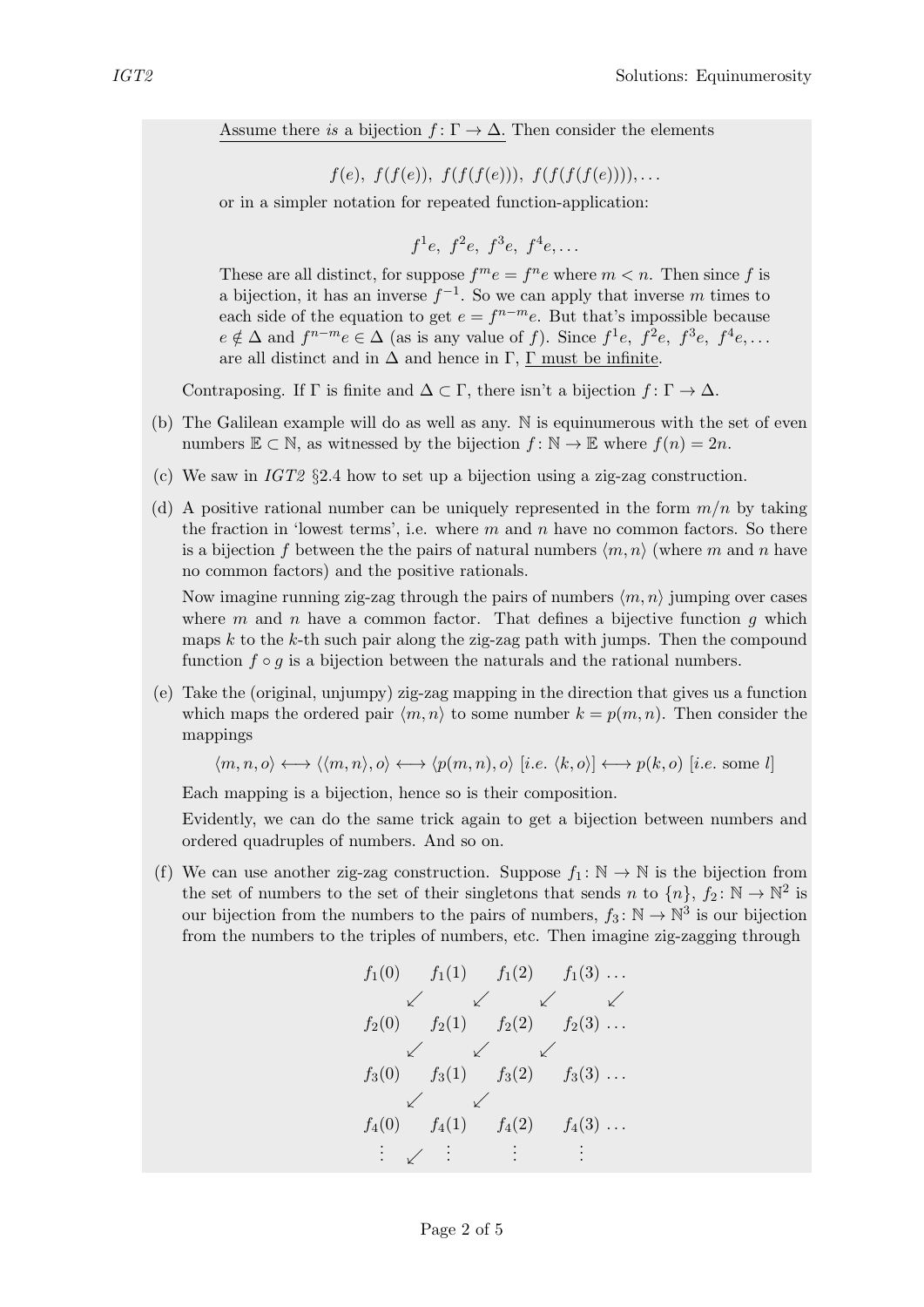and define the function which maps n to the  $n + 1$ -th tuple of numbers encountered on the path. That gives us the desired bijection.

- (g) Imagining travelling the same zig-zag path again, but this time consider not the ordered tuples it generates but the corresponding unordered sets: and as we go along, we ignore any unordered set we've encountered before. Define the function which maps 0 to the empty set and then for  $n > 0$  maps n to the n-th new set of numbers encountered on the path. That gives us the desired bijection.
- 3. Write ' $\Delta \prec \Gamma$ ' for ' $\Delta$  is equinumerous with a subset of  $\Gamma$  but not equinumerous with  $\Gamma'$ , and ' $\Delta \preceq \Gamma$ ' for ' $\Delta$  is equinumerous with a subset of  $\Gamma$ '.

Write ' $\mathcal{P}\Delta$ ' for the powerset of  $\Delta$ , i.e. the set of all subsets of  $\Delta$ . Show

- (a)  $\Delta \preceq \Delta$ .
- (b) If  $\Delta \preceq \Gamma$  and  $\Gamma \preceq \Theta$ , then  $\Delta \preceq \Theta$ .
- (c)  $\mathbb{N} \prec \mathbb{R}$ .
- (d)  $\mathcal{P}\mathbb{N} \prec \mathbb{R}$ .
- (e) For any  $\Delta$ ,  $\Delta \prec \mathcal{P}\Delta$ . [Hint, generalize the first version of the diagonal argument of  $IGT2, \S2.5(a).$
- (a) Immediate.
- (b) If  $\Delta \preceq \Gamma$  and  $\Gamma \preceq \Theta$ , there's a bijection f from  $\Delta$  to some or all of  $\Gamma$  and there is another bijection g from  $\Gamma$  to some or all of  $\Theta$ . Put the two maps together and we'll get a map  $q \circ f$ . Consider the range  $Z \subset \Theta$  of that map, i.e. the set of elements  $g \circ f(d)$  for  $d \in \Delta$ . Then  $g \circ f: \Delta \to Z$  is a bijection.
- (c) N is equinumerous with a *subset* of  $\mathbb R$  (just map the natural number 0 to the real number 0, and the each natural  $1 + 1 + 1 + \ldots + 1$  to the corresponding positive real number  $1_{\mathbb{R}} + 1_{\mathbb{R}} + \ldots + 1_{\mathbb{R}}$ . And we showed that N isn't equinumerous with the whole of  $\mathbb R$  in *IGT2*, §2.5(b).
- (d) Again in IGT2,  $\S2.5(b)$  we showed that the power set of N is equinumerous with the set of infinite binary strings which is equinumerous with the reals between 0 and 1, i.e. equinumerous to a subset of the reals.
- (e) Consider the powerset of  $\Delta$ , in other words the collection  $\mathcal{P}(\Delta)$  whose members are all the subsets of  $\Delta$ .

Suppose for reductio that there is a bijective function  $f: \Delta \to \mathcal{P}(\Delta)$ , and consider what we'll call the diagonal set  $D \subseteq \Delta$  such that  $x \in D$  iff  $x \notin f(x)$ .

Since  $D \in \mathcal{P}(\Delta)$  and f by hypothesis is a bijection onto  $\mathcal{P}(\Delta)$ , there must be some number d such that  $f(d) = D$ .

So we have, for all  $x, x \in f(d)$  iff  $x \notin f(x)$ . Hence in particular  $d \in f(d)$  iff  $d \notin f(d)$ . Contradiction! There therefore cannot be such a bijective function  $f: \Delta \to \mathcal{P}(\Delta)$ .

However, the map that takes x to  $\{x\}$  is a bijective map from  $\Delta$  to the set of S of singletons of elements of  $\Delta$ , and  $S \subset \mathcal{P}(\Delta)$ .

So putting everything together,  $\Delta \prec \mathcal{P}(\Delta)$ .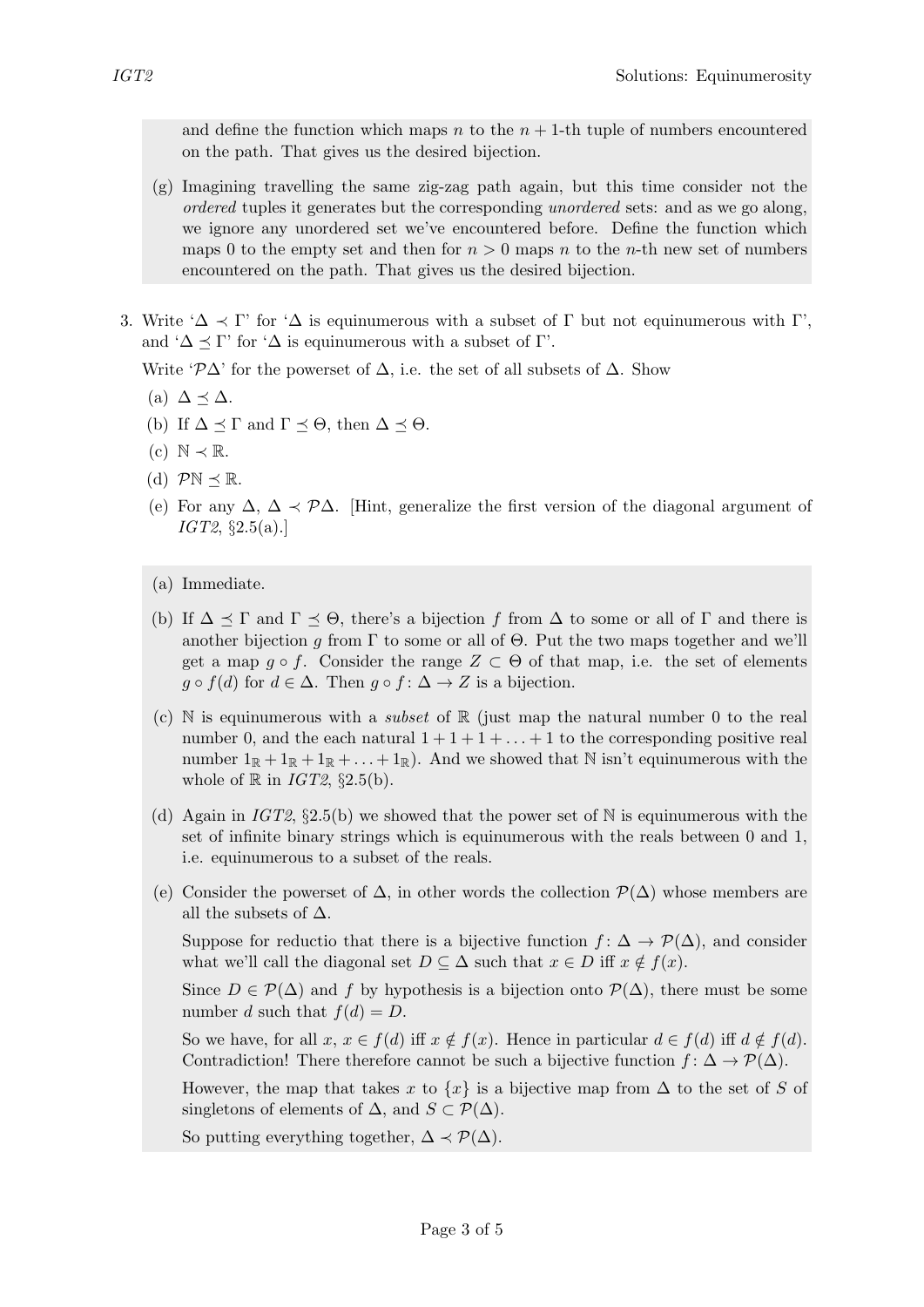4. We say that a set is countable iff it is either empty or equinumerous with some set of natural numbers (maybe all of them!). It is *countably infinite* iff it is equinumerous with N.

Recalling the definition of enumerability in the sense of IGT2, p. 10, show that

- (a) If  $\Delta$  is countable, it is enumerable.
- (b) If  $\Delta$  is enumerable, it is countable.

Also show

- (c) If  $\Delta$  is countably infinite, then the set of finite subsets of  $\Delta$  is countably infinite.
- (d) If  $\Delta$  is countably infinite, then  $\mathcal{P}\Delta$  is uncountably infinite.
- (a) Suppose  $\Delta$  is countable. If it is empty it is trivially enumerable. If it is not empty then there is a set of numbers  $\Gamma \subseteq \mathbb{N}$  (maybe finite, maybe all the numbers) such that there is a bijection  $f: \Gamma \to \Delta$ . Now take an element  $d \in \Delta$ , and consider the new function  $g: \mathbb{N} \to \Delta$  defined by  $g(n) = f(n)$  for  $n \in \Gamma$ , and  $g(n) = d$  when  $n \in \mathbb{N} \setminus \Gamma$ . (In other words we just extend our definition of f to give us a function defined for every number, by giving it a default value for all the new arguments.) By construction, g is still a surjection.

So we have a surjection  $g: \mathbb{N} \to \Delta$  which makes  $\Delta$  enumerable by our definition in IGT2, p. 10.

- (b) Suppose conversely that  $\Delta$  is enumerable, i.e. there is a surjective function  $g: \mathbb{N} \to \Delta$ . Now take  $\Gamma$  to the the set of numbers  $\{n \mid m \leq n \rightarrow g(m) \neq g(n)\}\$ . In other words, when some numbers  $n, n', n'', \ldots$  get mapped to the same value in  $\Delta$ , we keep only the smallest one and discard the rest. Then by brute-force construction, the function  $f: \Gamma \to \Delta$  which agrees with g for any number in  $\Gamma$  is a bijection. So  $\Delta$  is countable.
- (c) If  $\Delta$  is countably infinite, then there is a bijection f from  $\Delta$  to N. Consider the action of f on subsets of  $\Delta$ . It creates a corresponding map F from subsets of  $\Delta$  to subsets of N defined as follows: when  $X \subset \Delta$ ,  $F(X) = \{f(x) | x \in X\}$ . It is easy to check that this is a bijection that takes finite subsets of  $\Delta$  to finite subsets of N. So there will be as many finite subsets of  $\Delta$  as there are finite subsets of N, i.e. countably many.
- (d) This is an immediate consequence of Question 3(e).
- 5. A trickier question. Is an infinite family of nested subsets of a countable set necessarily countable?

To explain: We say that  $\Sigma$  is a *nested* family of sets if for any two sets A and B in the family, either  $A \subset B$  or  $B \subset A$  (where  $\subset$  is strict containment). Suppose then that the members of the nested family  $\Sigma$  are all subsets of some *countable* set  $\Delta$ . Then our question is: must  $\Sigma$  itself have a countable number of members?

Where r is a positive real number, take  $Q_r$  to be the set of rational numbers  $\{q \mid 0 \leq q \leq r\}.$ 

Then take the family  $\Sigma$  of sets  $Q_r$  for  $0 \leq r \leq 1$ . Then  $\Sigma$  is a nested family of sets because of course given  $Q_r$  and  $Q_s$ ,  $Q_r \subset Q_s$  if  $r < s$  and  $Q_s \subset Q_r$  otherwise. (Here we rely on the familiar fact that between any two real numbers there is a rational one.) Every  $Q_r$  in the family  $\Sigma$  is a subset of  $\mathbb Q$  and hence countable. But there are as many different  $Q_r$  as there are reals in the interval  $[0, 1]$  which is uncountably many.